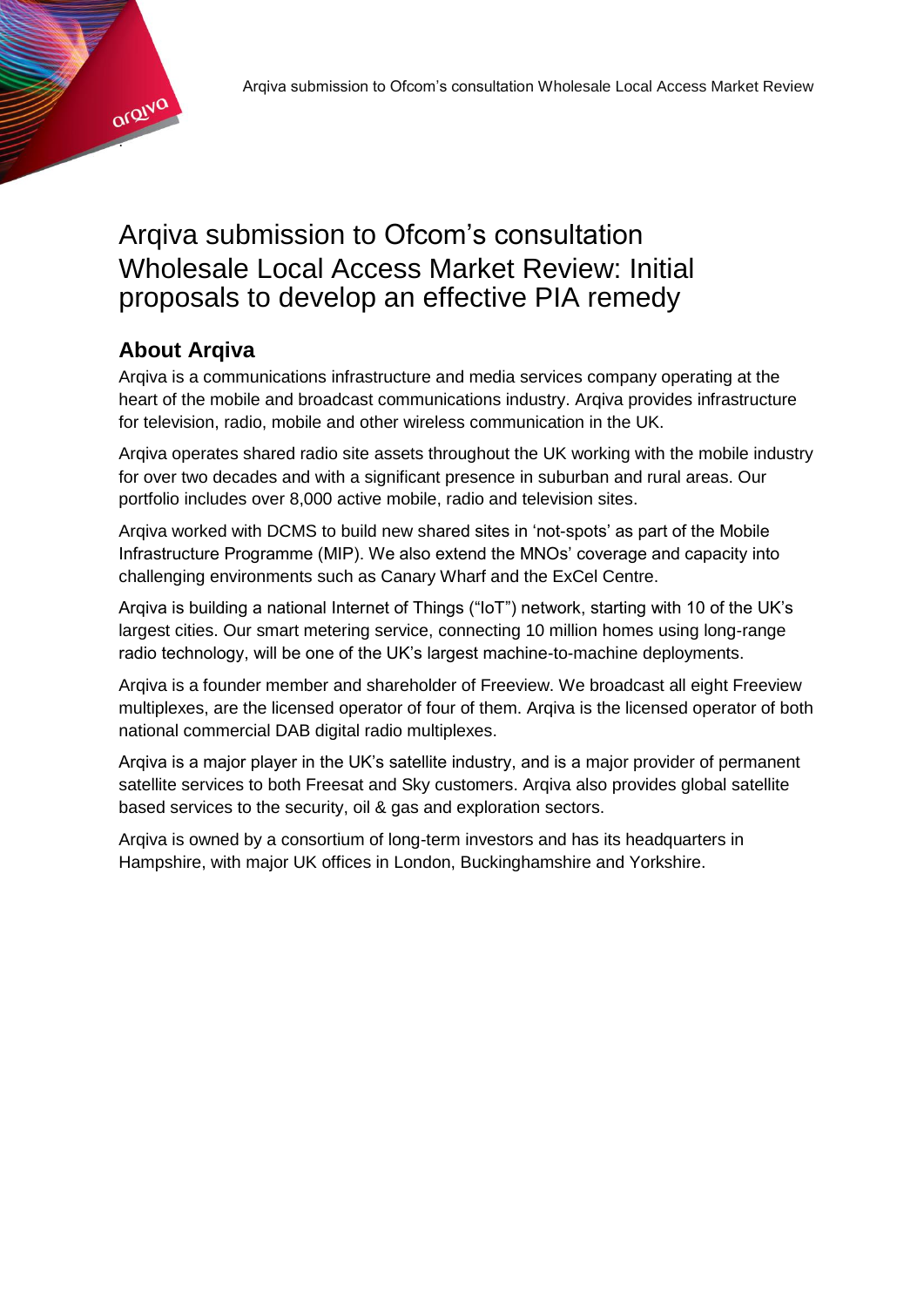#### **Overview**

Arqiva sets out its views in this submission on the recent consultation from Ofcom on improving BT's ducts and poles access (DPA) for broadband network operators. Ofcom will be aware that Arqiva is, amongst other things, the largest independent wholesale provider of wireless infrastructure in the UK. Our telecoms business is underpinned by the principle that infrastructure should be made available as widely as possible to the maximum number of operators.

This model will tend to drive lower operator costs as network sharing is increased. In particular:

- It facilitates faster roll-out of services as it reduces the potential for delays associated with acquisition, design and build of suitable sites;
- Costs to industry can be significantly reduced if more efficient use is made of existing infrastructure. Moreover, increasing utilisation rates of each tower ensures that the unit costs for network operators can be reduced;
- Co-locating equipment allows for the use of joint backhaul to the core network, further reducing cost to MNOs; and
- Using existing infrastructure can promote greater coverage for more operators sharing masts.

These features, in turn, facilitate a number of specific benefits such as enhanced levels of coverage.

We view Ofcom's proposal to improve DPA on BT's infrastructure as the latest in a series of recent initiatives to similarly encourage deployment of fixed and wireless telecommunications infrastructure in the UK. In particular we also note:

- The revised Electronic Communications Code, currently passing through its legislative process as a central part of the Digital Economy Bill;
- The 2016 Access to Infrastructure Regulations;
- The changes, announced in November 2016, to permitted development rights in England; and
- The 2016 Scottish Government consultation on permitted development rights.

The common theme in these policy proposals has been where infrastructure exists, or has the potential to be built, there should be incentives in place to enable operators to build or access that infrastructure. These incentives already exist in the business model of Arqiva and other wholesale infrastructure providers who have their own commercial incentives to maximise sharing opportunities on their sites. The above recent initiatives reflect an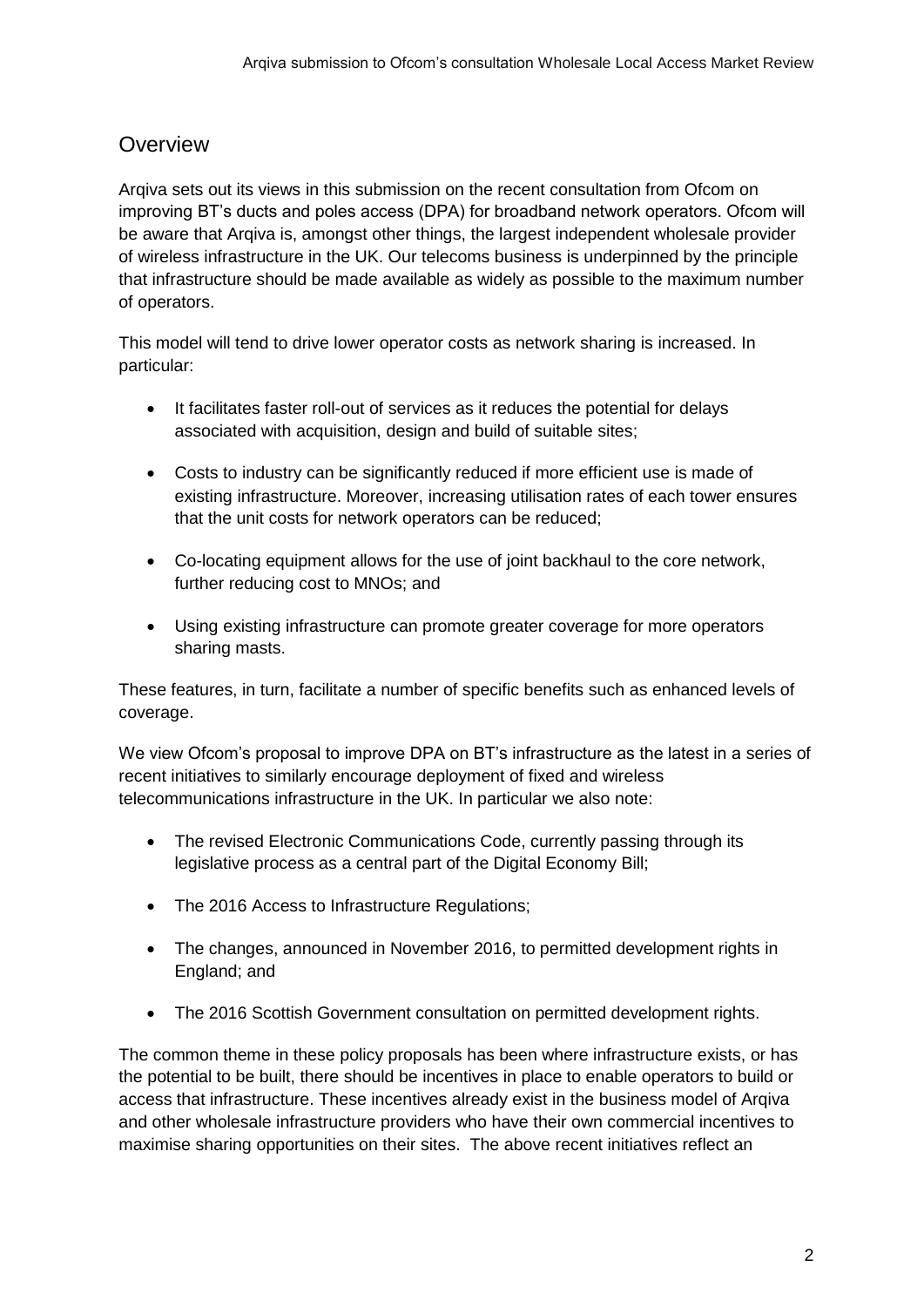increasing direction of travel in the mobile industry as a whole. In the UK, for example, the creation of MBNL and CTIL in recent years has meant more operators sharing infrastructure. In markets such as the US, according to EY, 84% of passive mobile infrastructure is owned and operated by independent providers<sup>1</sup> with that same in-built incentive to share.

We note that the government has proposed a new broadband universal service obligation. In that specific context, we support any move which has the potential to reduce network deployment costs to operators. Accordingly, we offer our broad support for the approach taken by Ofcom in this consultation.

 $\overline{a}$ 

<sup>&</sup>lt;sup>1</sup> European Wireless Infrastructure Association Report, March 2015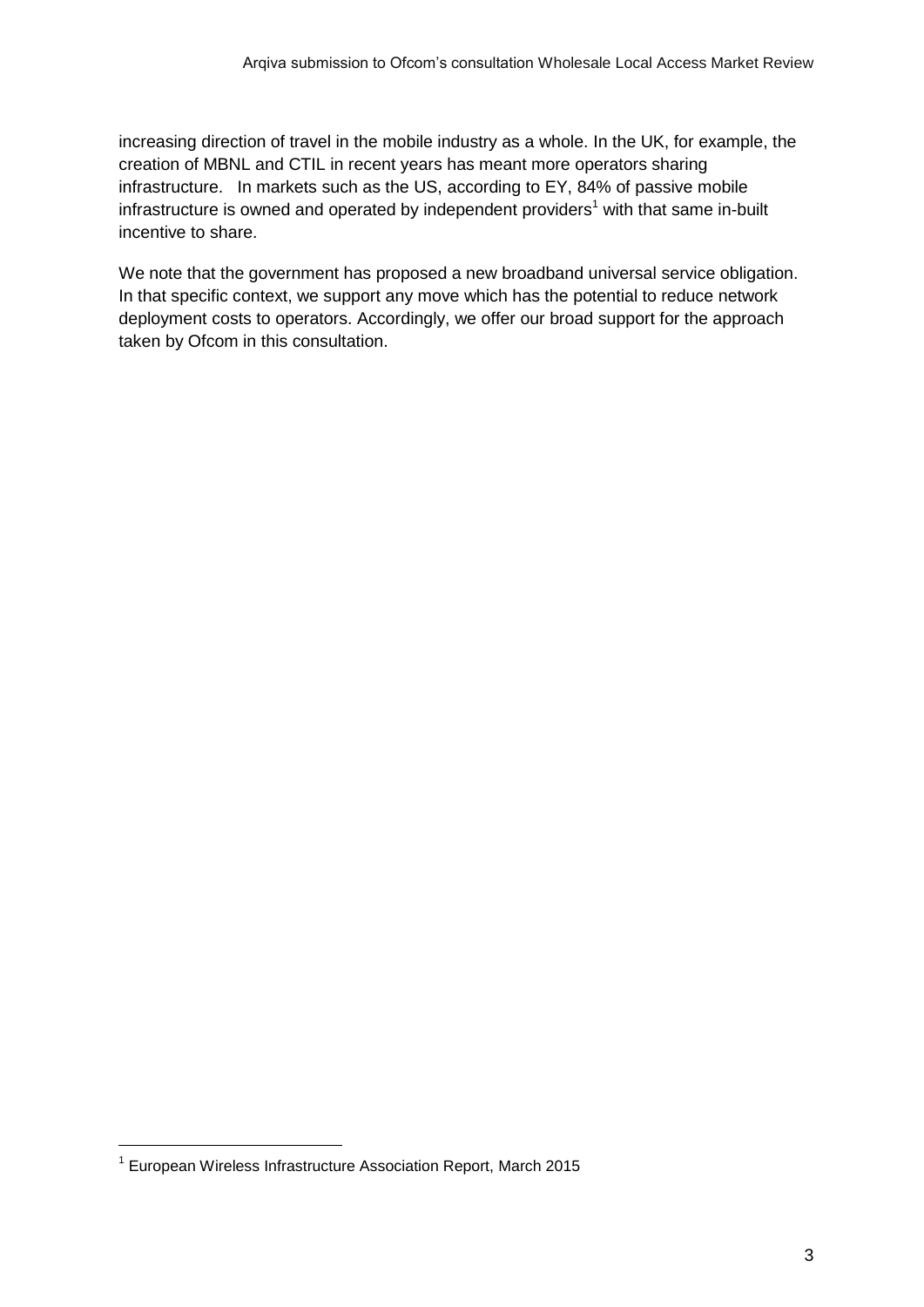# Scope of proposals

We support the broad thrust of the proposals in this consultation. However, we have a concern that the scope of those proposals may be too narrow. Ofcom's overarching objective appears to be the promotion of network competition, consistent with one of the key conclusions of its recent Digital Communications Review. However, in framing this objective, Ofcom articulates a bias toward alternative "full fibre" solutions, in particular fibre to the premise (FTTP). While it is critical to support this goal, the proposals can, and should, be broader.

In our response to Ofcom's 2016 consultation on the Broadband Universal Service Obligation, we set out the growing potential for 5G fixed wireless access (FWA) small cell technology to provide viable alternatives to copper and full fibre delivery of ultra-fast broadband services. At that time, we pointed to our unique position to help deliver these innovative new solutions as both an infrastructure provider and a licensee of 28 GHz spectrum – promoted by the USA and South Korea as the favoured frequencies to deliver 5G FWA $2$ .

We continue to explore the potential for delivering these services and are increasingly of the view that these will become a key part of ultra-fast broadband delivery in the UK.

The scale of the challenge in deploying fibre to the small cell would be significant, however, given the high numbers of sites that would be required. As a result, policies to enable this to be achieved in a cost effective way would be a key factor in any successful roll-out of services to consumers.

With this in mind, we would urge Ofcom to ensure that any policy to improve DPA to BT infrastructure could benefit future FWA networks and operators in the same way as it would benefit alternative FTTP services. This would ensure a level playing between potential infrastructure solutions, driving innovative solutions to consumers and helping the UK to realise a vision of a vibrant digital economy.

A similar argument applies to the need to facilitate cost effective solutions as they relate to coverage, particularly to rural or hard-to-reach areas. We noted above the new Broadband Universal Service Obligation with the government objective of delivering 10 Mbps to all consumers by c2020. Ofcom will also be aware of the recently agreed European Union UHF legislation, in particular the obligations that Member States:

*shall take due account of the need to achieve the target speed and quality objectives set out in Article 6(1) of the Radio Spectrum Policy Programme including coverage in pre-determined national priority areas where necessary, e.g. along major terrestrial transport paths for the purpose of allowing wireless applications and* 

 $2$  We do, however, duly note the UK's current alternative preference for the 26 GHz band as a pioneer 5G band as set out in the 2016 Radio Spectrum Policy Group Opinion on 5G